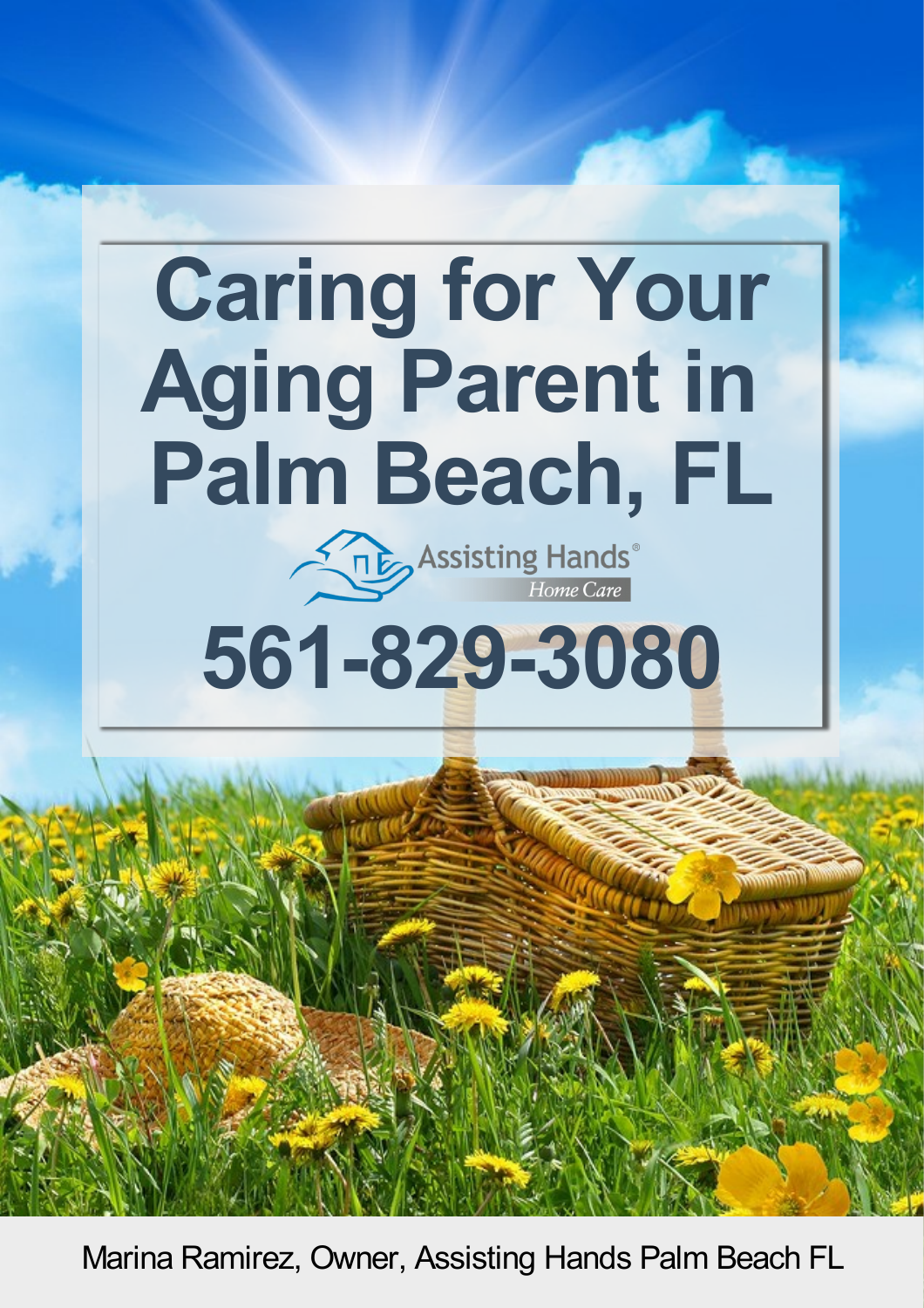### Looking for In-Home Senior Care in Palm Beach?

Assisting Hands provides professional in-home health care services allowing our clients to remain safely and comfortably in their own homes. Assisting Hands Home Care – **Palm Beach covers North and Central Palm Beach County, including West Palm Beach, North Palm Beach, Palm Beach Gardens, Singer Island, Boynton Beach, Juno Beach, andmany more throughout Palm Beach County.**

### What We Do

At Assisting Hands Home Care, we understand. Our trained dependable caregivers and personal assistants can help overcome those challenges, and make home an even better place to be. We include everything from companionship, meal preparation, medication reminders, shopping and errands, light housekeeping and laundry, to personal care and help with bathing and dressing. We use a robust technology to expeditiously respond to your needs, find the best match between clients and caregivers, and ensure punctuality of our caregivers.

### **Where We Help**

Our services are available throughout Northeast and East Central Palm Beach Counties a few hours a day or around the clock and we customize our care to meet your schedule.

### Who We Are

At Assisting Hands, our mission is to offer our clients the very finest personalized non-medical care, allowing them to live safely and comfortably in their own homes. Sometimes life's natural events-aging, illness, or disability-can make living independently at home more difficult.

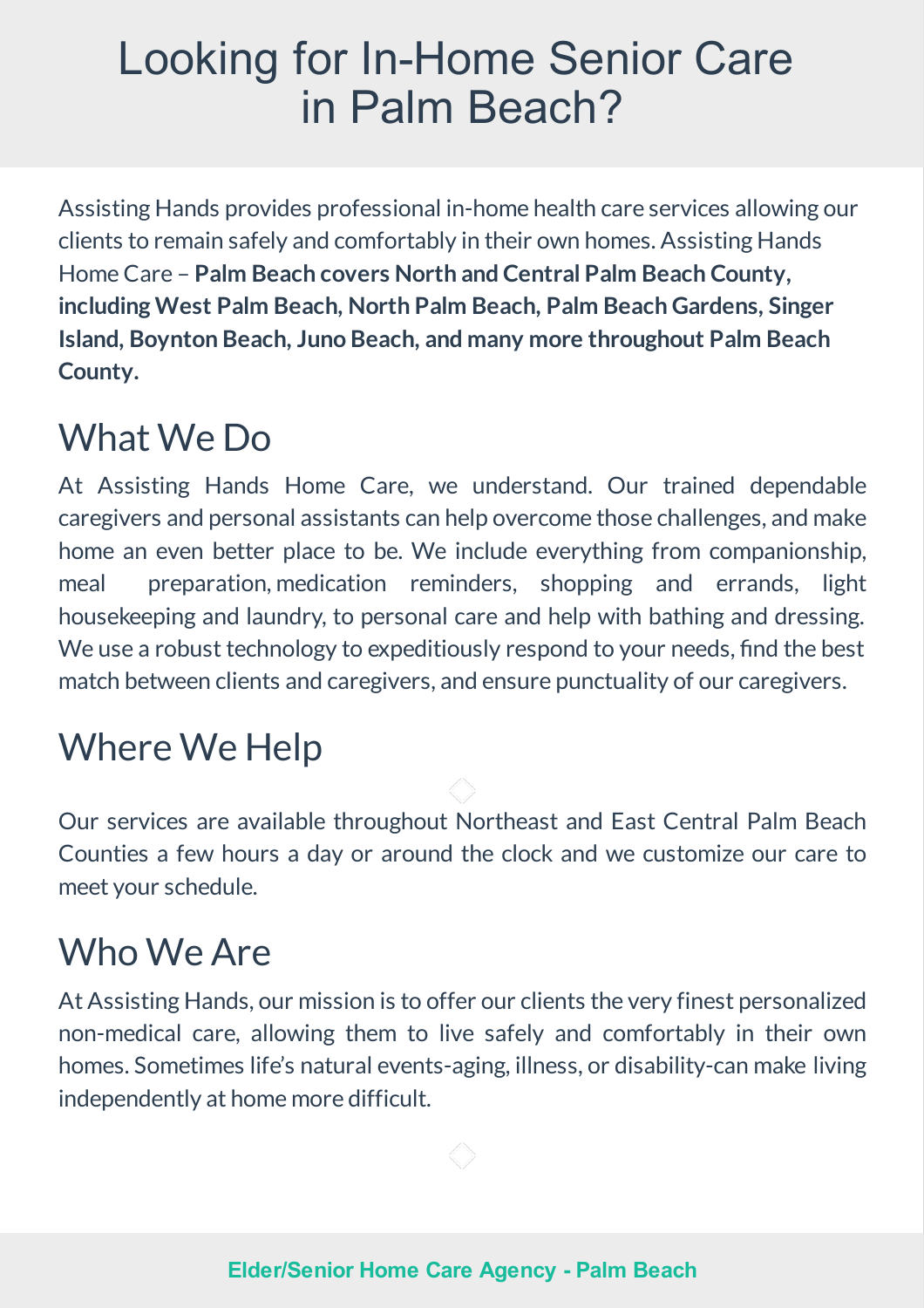### Looking for In-Home Senior Care in Palm Beach?

### How to Pay for Care

Nationwide in 2016, the average cost for non-medical home care is \$20 per hour with the state averages ranging from  $$15 - $26$  per hour. It should be noted that these are average costs from home care agencies. Private individuals can be retained to provide most of the same services with fees that are 20% – 30% lower. However, these independents are typically uninsured, do not go through background checks andmay be unable to provide alternatives in case they are not available to work on short notice.

### HappyClients

We remember the good care our dad had from the staff at Assisting Hands, and are thankful for the time we had with him.

*Former client's daughter*

On October 1,2016 my Mom and best friend passed away. For the past 3 years

she lived with my husband and me. A friend recommended Assisted Hands to helpme. Without their devoted staff, and caring helpers my experience would have been a lot harder. They treated my Mom as if she were their Mom. I can't thank the entire staff enough for all they have done. You are an amazing group of people.

*Sharon S.*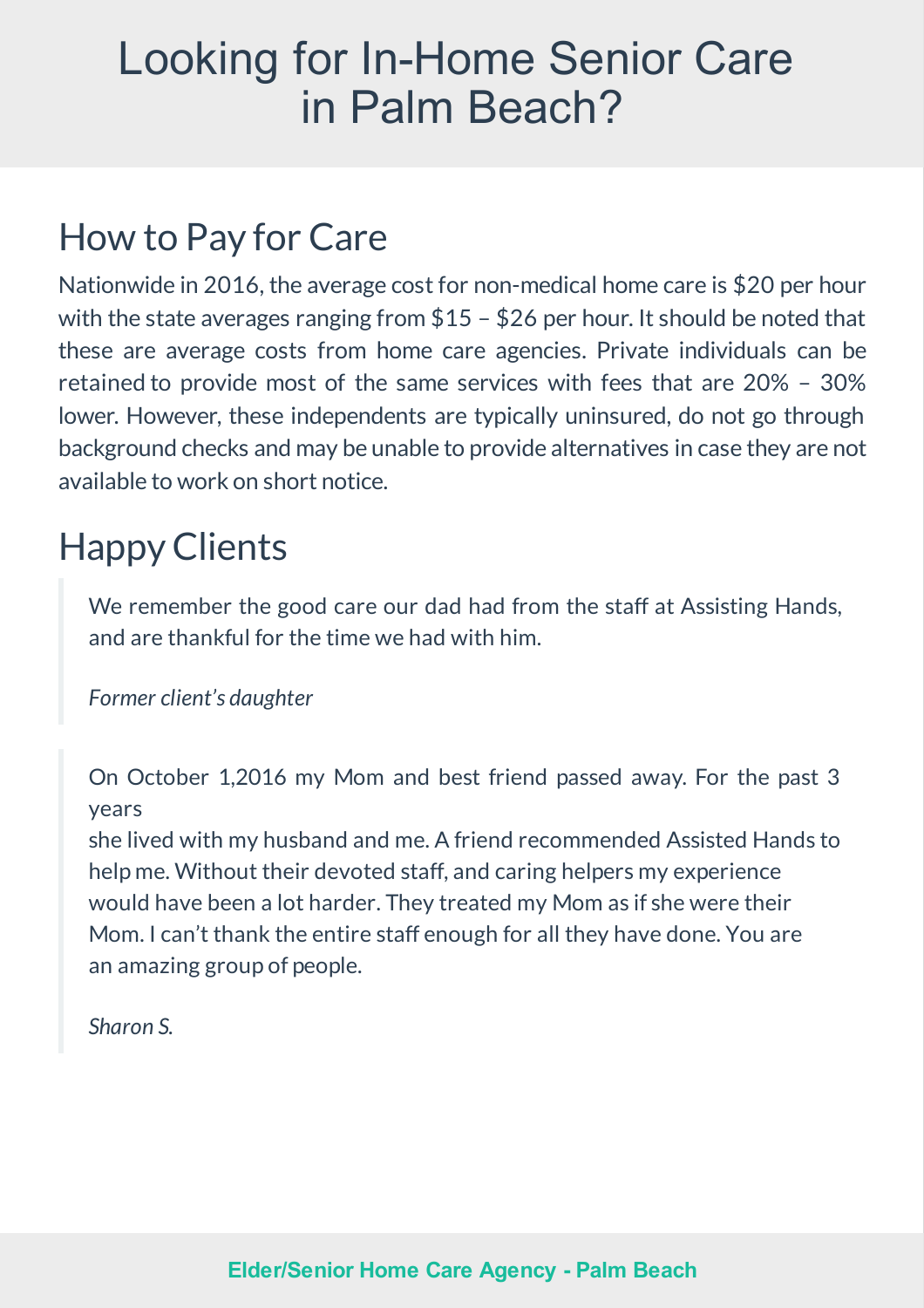### How Can You Help Your Elderly Loved One Just as Much as She Needs You to Help?



If you've wondered how you can avoid helping your loved one too much, you're not alone. This is a common issue for family caregivers who don't want to do more than their loved one needs them to do.

#### **Assess What She Can Do for Herself**

The first step is to figure out just what your loved one can do for herself and what she truly needs help doing. Your loved one's needs can change depending on her health and other issues, too. Talk to your loved one about when she feels that she needs the most help and what you can look for when she is at a point at which she'd appreciate extra help.

#### **Encourage Herto Do What She Can**

If your loved one has trouble sometimes doing as much as she can, she may be able to benefit from encouragement. Sometimes it's tiring to keep being strong, but knowing that someone who loves you is rooting for you gives you that burst of strength that you need. Your loved onemay need that fromyou occasionally to get through the tough times.

#### **How Can You Help Your [Elderly](http://www.assistinghands.com/34/florida/palmbeach/blog/senior-care-in-wellington-fl-1909/) Loved One Just as Much as She Needs You to**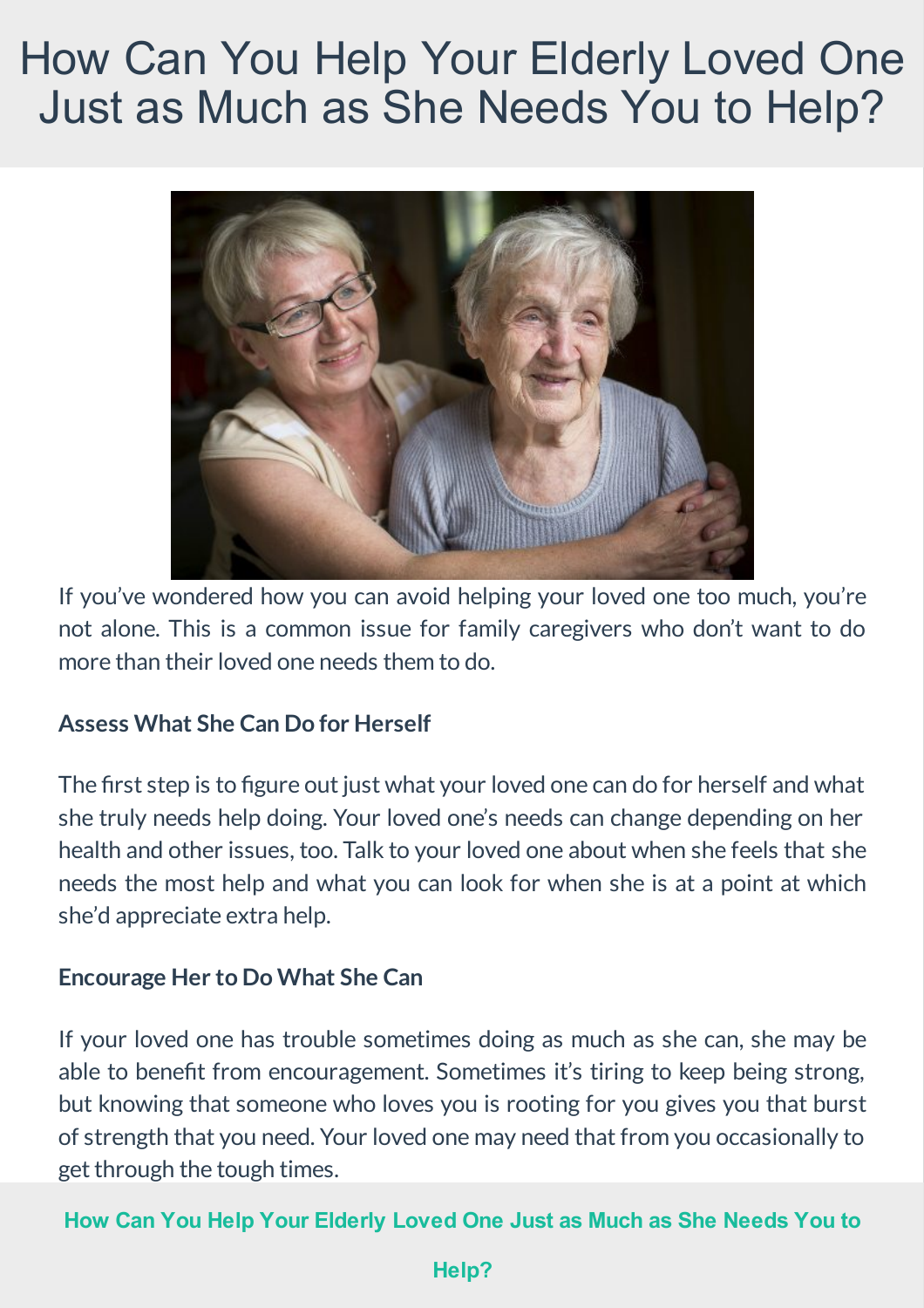### How Can You Help Your Elderly Loved One Just as Much as She Needs You to Help?

#### **Step in When Your LovedOne Asks You To**

It's not always easy to understand when your loved one needs more help. But if you work out a deal with your loved one that she'll ask for help when she needs it and you'll be there, you don't have to guess. Some days are going to be better than others for your loved one. Her health can flag, she can have a tough day emotionally, and sometimes we all just need extra help.

#### **Make Yourself Available to Your LovedOne**

Part of what makes that deal work with your loved one is that you trust her to ask and she trusts you to be able to provide the help that she needs. Of course this means making yourself available to your loved one as much as you can, but you're probably not able to be there every day and every minute. That's when solutions such as hiring senior care providers can help both you and your loved one the most.

You and your loved one will figure out a happy medium, but it can take some time and some experimentation.

**If You Or An Aging Loved One Are Considering Hiring [Professional](http://www.assistinghands.com/palmbeach/services/) Senior Care in Wellington, FL, Please Contact The Caring Staff at Assisting Hands Home Care at 561-829-3080 Today.**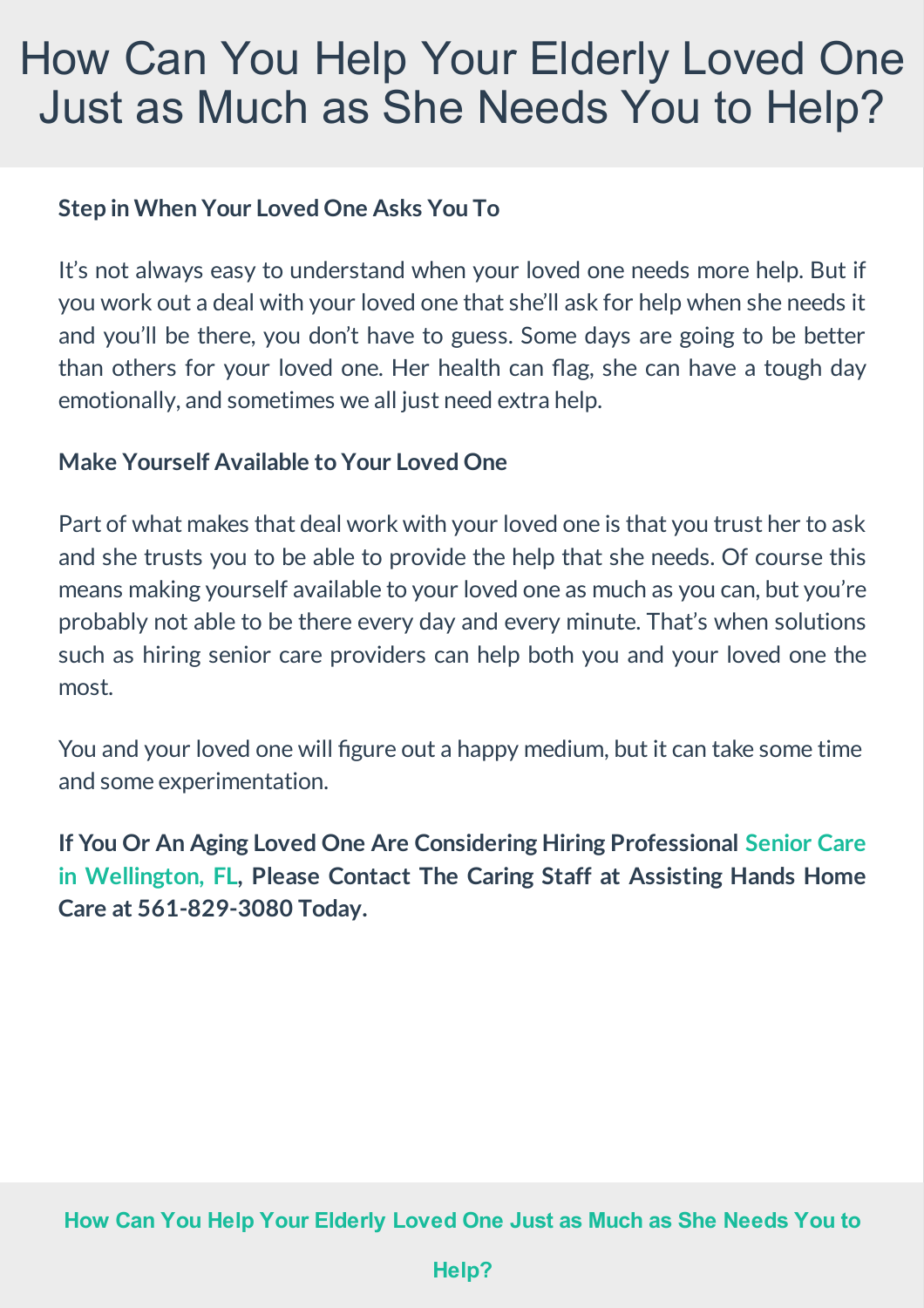### How to Talk to Your Elderly Loved One Now that You're Her Caregiver



How to Talk to Your Elderly Loved One Now that You're Her Caregiver

Being your elderly loved one's caregiver can mean that some aspects of your relationship change. One of the biggest changes can be how you speak to each other and interact. Some of those changes may take some getting used to on your part.

#### **Listen to What She's Sayingwithout Breaking In**

It's tempting to let your loved one know that now that you're her caregiver, you know what's best for her and you'll handle it without her input. But that's overbearing and can create a lot of resentment for your loved one. Try really listening to what she's telling you about how she feels. It's important to try to listen between the lines, too, and notice what she's not saying.

#### **Avoid Giving Advice Unless She Asks forit**

Just like your loved one doesn't want to be dictated to, she may not be too receptive to advice that she didn't ask for. It might be difficult, but you'll have to hold off and wait for her to ask for advice before you simply hand it over. You can still be supportive, but advice has to bide its time.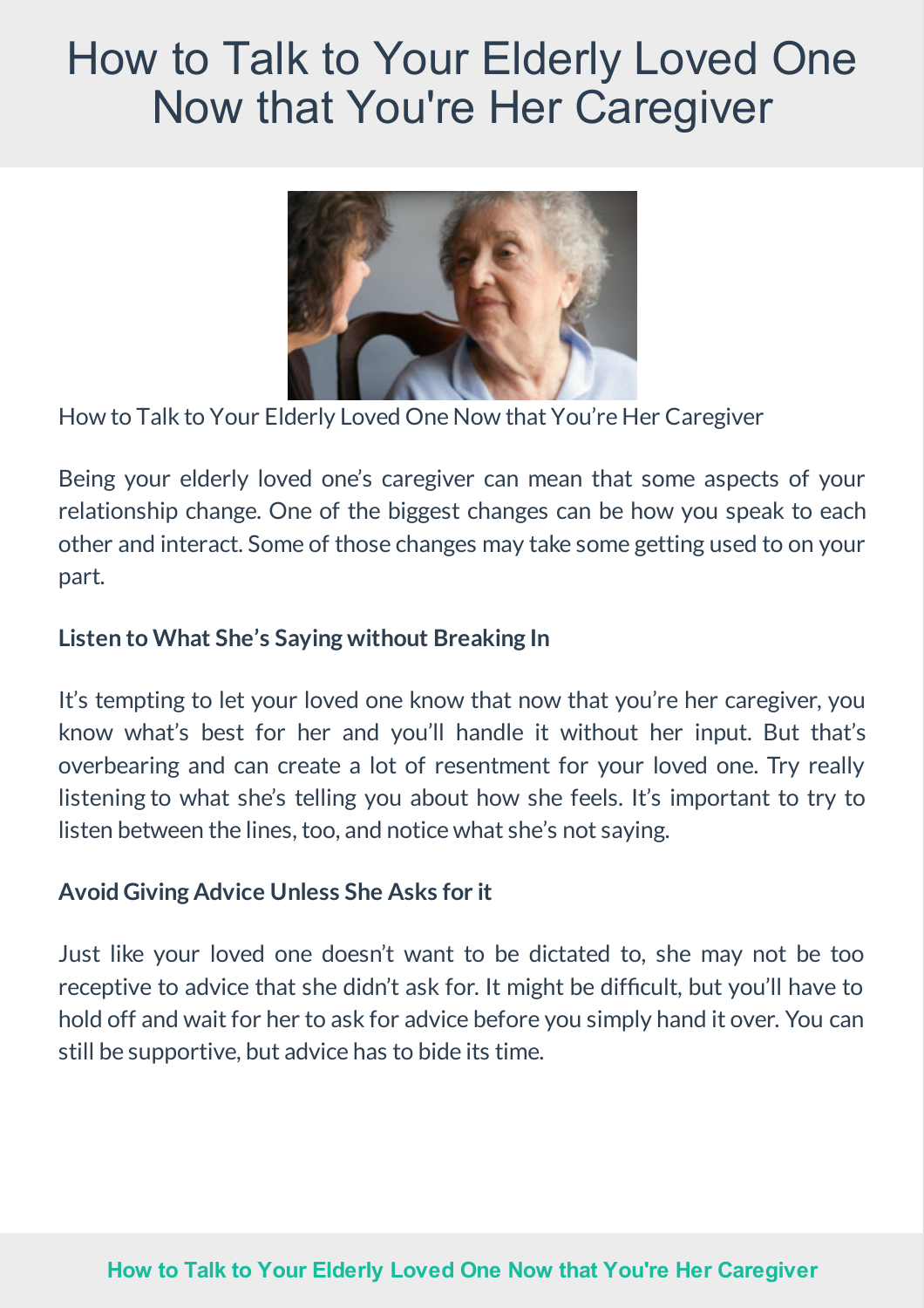### How to Talk to Your Elderly Loved One Now that You're Her Caregiver

#### **Considerthe Situation from Her Point of View**

Chances are that your loved one had a hand at some point in raising you. As a result, it's likely difficult for her to now accept that the situation has reversed and you're not responsible for caring for her. It's an odd situation for her to be in and it's often difficult to accept that she's starting to need help. If your loved one has always been extremely independent, thiscan be even harder for her.

#### **Pick Your Battles with Your LovedOne**

There are going to be times when your loved one is going to cooperate with your suggestions and your help and then there are going to be times when your loved one is going to dig in her heels and resist. It's going to become extremely important to be able to know when you can push your loved one and when you have to let it go.

If you and your loved one are having a difficult time communicating, bringing in a third party, like a counselor, can sometimes be a big help.

**If You Or An Aging Loved One Are Considering Hiring [Professional](http://www.assistinghands.com/palmbeach/services/) Caregivers in Lake Park, FL, Please Contact The Caring Staff at Assisting Hands Home Care at 561-829-3080 Today.**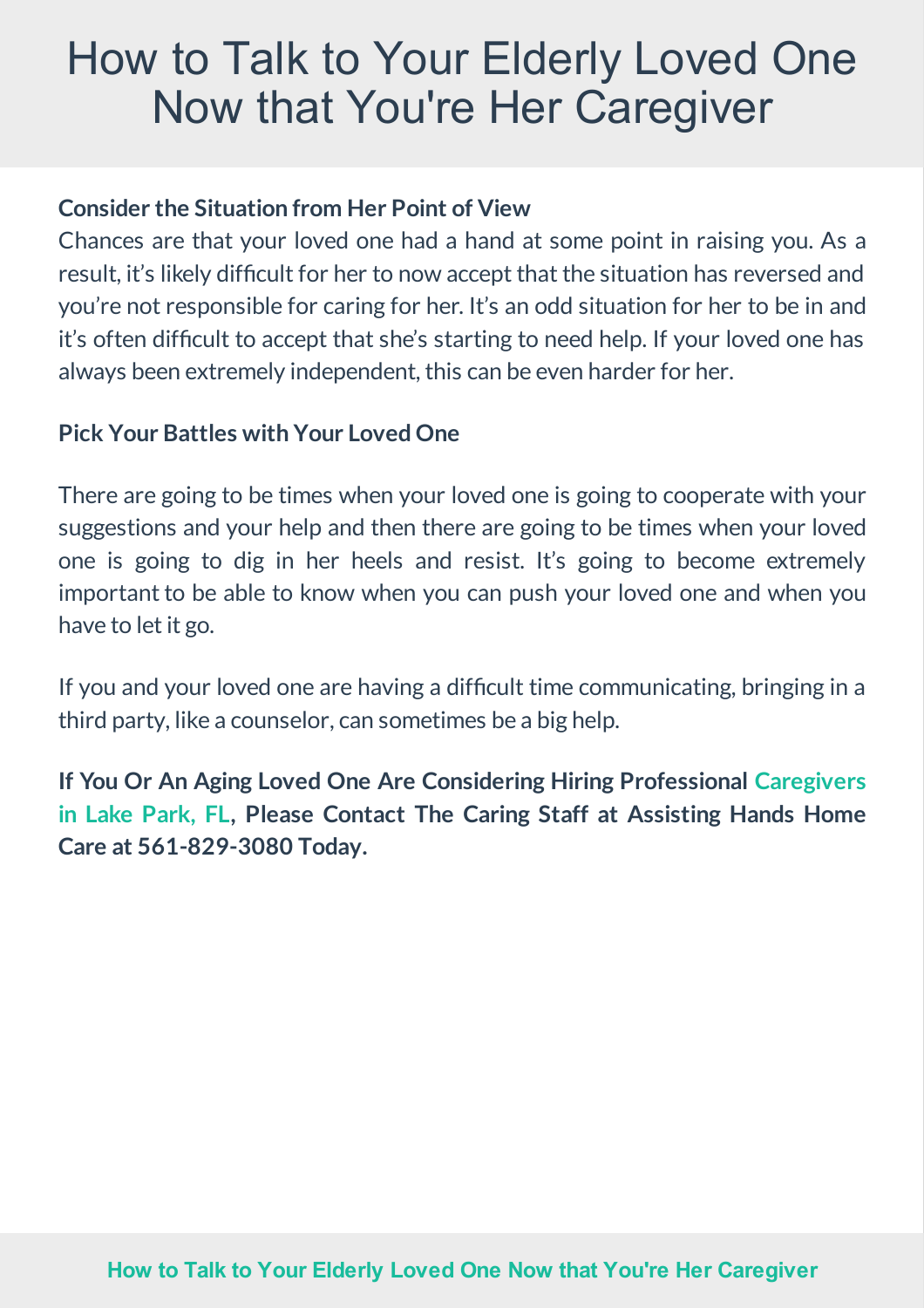## The Changing Landscape of Dementia



Understanding what your loved one is going through will help you empathize with their reactions to everyday occurrences. Knowing that the changes in their brain are contributing to vast changes in how they see, hear and respond to their surrounding environment will help you understand and respond to their sometimes inappropriate behavior.

#### **What is Happening?**

A person with one of the forms of dementia is not only suffering from short term memory loss, they may also be experiencing hallucinations, disorientation, loss of inhibition, and a changing concept of time. Delusions common to diseases associated with dementia include paranoia. This commonly portrays itself as feelings of being watched or followed. They may accuse family members of stealing from them and suggest that strangers or friends may be trying to kill them.

Hallucinations are both auditory and visual. Auditory can consist of hearing repeated phrases, songs or voices. Visual hallucinations often consist of seeing relatives or friends who have passed on. Deceased pets are sometimes seen as if alive. Strangers in odd clothing and even angels have been known to appear.